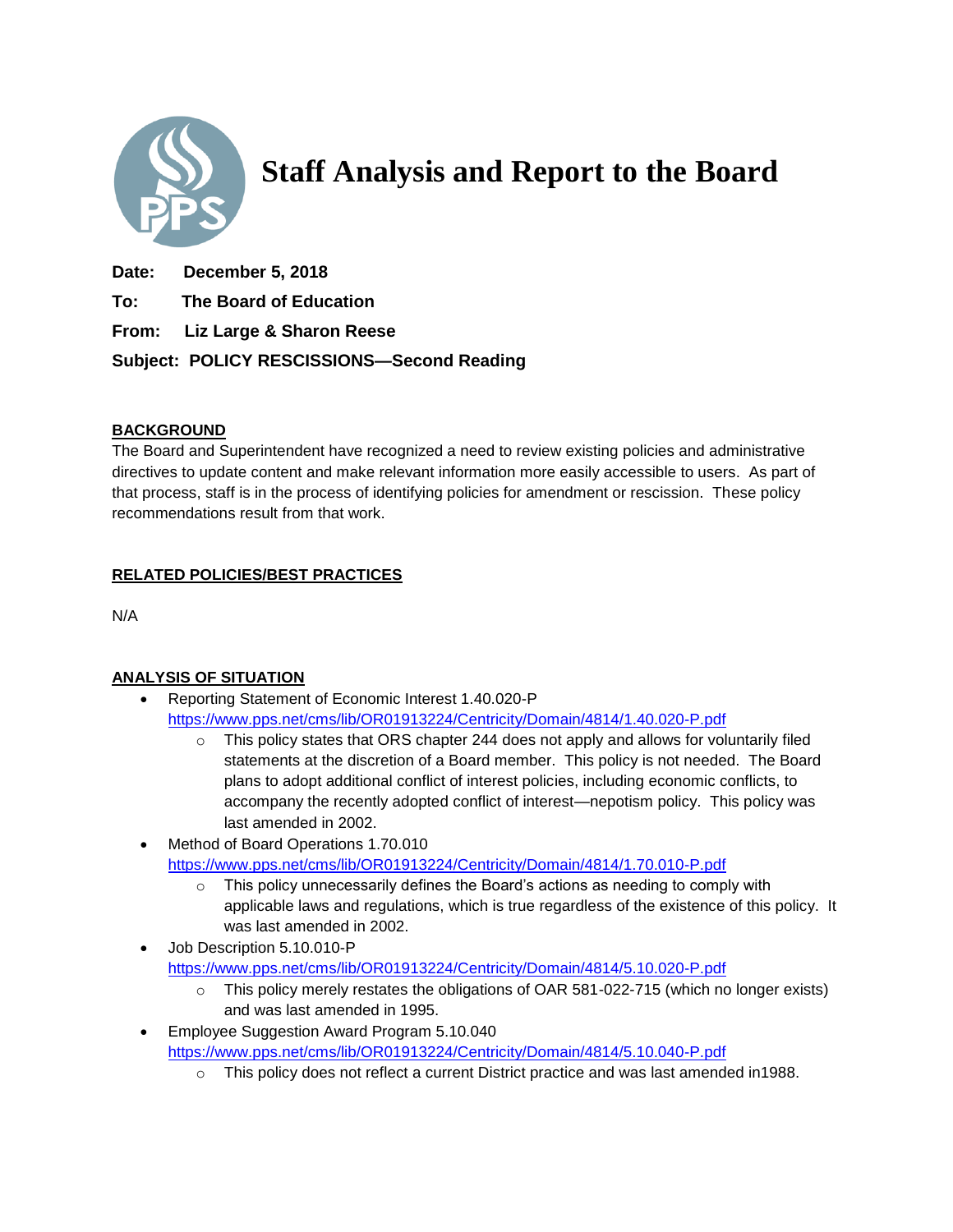- Tax Deferred Annuities 5.10.070 <https://www.pps.net/cms/lib/OR01913224/Centricity/Domain/4814/5.10.070-P.pdf>
	- o This policy does not reflect a current District practice and was last amended in 1979.
- Orientation of Teachers 5.20.040 <https://www.pps.net/cms/lib/OR01913224/Centricity/Domain/4814/5.20.040-P.pdf>
	- $\circ$  While the District believes in appropriately onboarding all of its new employees, this policy is not needed to effect that practice. It has not been amended since its enactment in 1971.
- Compensation Related Benefits—Miscellaneous 5.60.050 <https://www.pps.net/cms/lib/OR01913224/Centricity/Domain/4814/5.60.050-P.pdf>
	- $\circ$  This policy that allows for the board to determine certain benefits for administrators is not necessary. It was last amended in 1977.
- Alternative to Military Leave 5.50.063 <https://www.pps.net/cms/lib/OR01913224/Centricity/Domain/4814/5.50.063-P.pdf>
	- $\circ$  This policy is endeavors to state what qualifies for military service under a federal statute and is unnecessary. It has not been amended since enacted in 1971.
- Employment in Institutions of Higher Learning: Restoration of Health 5.50.067 <https://www.pps.net/cms/lib/OR01913224/Centricity/Domain/4814/5.50.067-P.pdf>
	- $\circ$  Teacher leaves of absence are governed by collective bargaining agreements. This policy has not been amended since enacted in 1971.
- Administrative In-service Requirements 5.60.080
	- <https://www.pps.net/cms/lib/OR01913224/Centricity/Domain/4814/5.60.080-P.pdf>
		- $\circ$  A Board policy is not required to support Administrative in-service training. This policy has not been amended since enacted in 1971.
- Retirement—Permanently Disabled 5.20.140 <https://www.pps.net/cms/lib/OR01913224/Centricity/Domain/4814/5.20.140-P.pdf>
	- $\circ$  Permanent disability eligibility is determined by statute. This policy was last amended in 1992.
- Administrative—Clerical Personnel Salary Schedule 5.70.055-P <https://www.pps.net/cms/lib/OR01913224/Centricity/Domain/4814/5.70.055-P.pdf>
	- $\circ$  This policy covers employment terms and conditions that are covered by collective bargaining agreements and/or other policies, resolutions, or practices. It was last amended in 1980.
- Educator's Council 5.40.030-P, Professional Compensation 5.50.010-P, Professional Improvements 5.50.040-P, and Professional Growth Incentive 5.50.043-P contain no substantive policy provisions.

# **FISCAL IMPACT**

Negligible, if any.

# **COMMUNITY ENGAGEMENT (IF APPLICABLE)**

These have been noticed on the public agenda of the Policy & Governance Committee. No substantive public comment has been received.